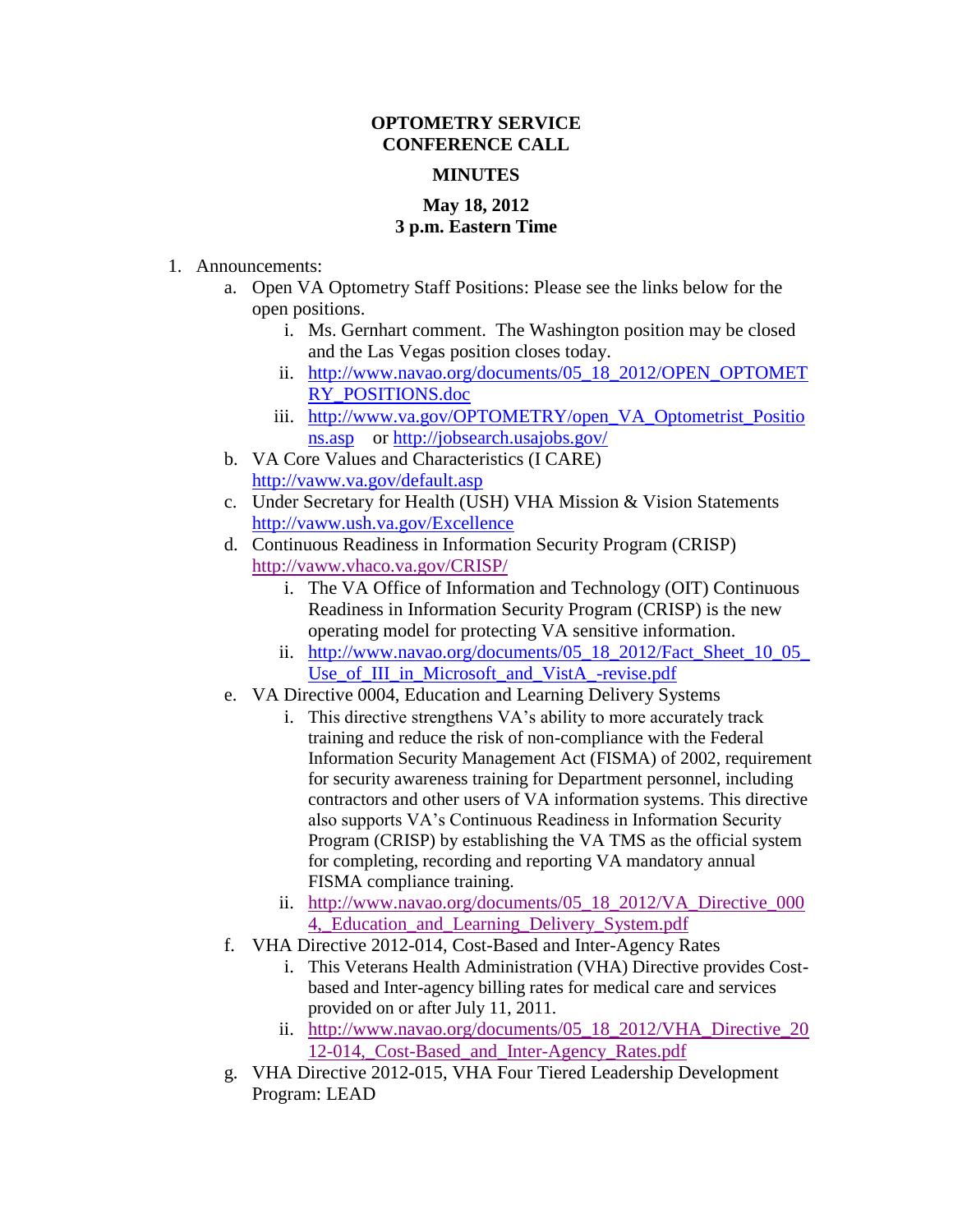- i. This Veterans Health Administration (VHA) Directive establishes policy for the provision of leadership development through the use of the Leadership, Effectiveness Accountability, and Development (LEAD) criteria in VHA.
- ii. [http://www.navao.org/documents/05\\_18\\_2012/VHA\\_Directive\\_20](http://www.navao.org/documents/05_18_2012/VHA_Directive_2012-015,_VHA_LEAD.pdf) [12-015,\\_VHA\\_LEAD.pdf](http://www.navao.org/documents/05_18_2012/VHA_Directive_2012-015,_VHA_LEAD.pdf)
- h. VHA Handbook 1200.05, Requirements for the Protection of Human Subjects in Research
	- i. This Veterans Health Administration (VHA) Handbook establishes procedures for the protection of human subjects in the Department of Veterans Affairs research, which must be implemented no later than May 15, 2012.
	- ii. [http://www.navao.org/documents/05\\_18\\_2012/VHA\\_Handbook\\_1](http://www.navao.org/documents/05_18_2012/VHA_Handbook_1200.05,Human_Subjects_in_Research.pdf) [200.05,Human\\_Subjects\\_in\\_Research.pdf](http://www.navao.org/documents/05_18_2012/VHA_Handbook_1200.05,Human_Subjects_in_Research.pdf)
	- iii. [http://www.navao.org/documents/05\\_18\\_2012/AUTHORIZATIO](http://www.navao.org/documents/05_18_2012/AUTHORIZATION_TO_RELEASE_INFORMATION_FORM.pdf) [N\\_TO\\_RELEASE\\_INFORMATION\\_FORM.pdf](http://www.navao.org/documents/05_18_2012/AUTHORIZATION_TO_RELEASE_INFORMATION_FORM.pdf)
- i. VHA Handbook 1601C.02, Revenue Utilization Review (RUR)
	- i. This Veterans Health Administration (VHA) Handbook provides information on RUR nurse functions within the VHA Consolidated Patient Account Centers (CPAC) revenue program.
	- ii. [http://www.navao.org/documents/05\\_18\\_2012/VHA\\_Handbook\\_1](http://www.navao.org/documents/05_18_2012/VHA_Handbook_1601C.02,_Revenue_Utilization_Review.pdf) [601C.02,\\_Revenue\\_Utilization\\_Review.pdf](http://www.navao.org/documents/05_18_2012/VHA_Handbook_1601C.02,_Revenue_Utilization_Review.pdf)
- j. Olin E. Teague Award Announcement
	- i. Dr. Townsend comment. The nominees must be full time employees. This award is the highest honor that VA awards for outstanding rehabilitation programs. In the past, the VICTORS program in Kansas City was a recipient as well as the Palo Alto VA with polytrauma and traumatic brain injury and vision.
		- 1. [http://www.navao.org/documents/05\\_18\\_2012/TEAGUE\\_](http://www.navao.org/documents/05_18_2012/TEAGUE_AWARD_-_OVERVIEW.pdf) [AWARD\\_-\\_OVERVIEW.pdf](http://www.navao.org/documents/05_18_2012/TEAGUE_AWARD_-_OVERVIEW.pdf)
		- 2. [http://www.navao.org/documents/05\\_18\\_2012/TEAGUE\\_](http://www.navao.org/documents/05_18_2012/TEAGUE_AWARD_CRITERIA_AND_FORMAT.pdf) [AWARD\\_CRITERIA\\_AND\\_FORMAT.pdf](http://www.navao.org/documents/05_18_2012/TEAGUE_AWARD_CRITERIA_AND_FORMAT.pdf)
		- 3. [http://www.navao.org/documents/05\\_18\\_2012/VA\\_FORM](http://www.navao.org/documents/05_18_2012/VA_FORM_0235.pdf) [\\_0235.pdf](http://www.navao.org/documents/05_18_2012/VA_FORM_0235.pdf)
		- 4. [http://www.navao.org/documents/05\\_18\\_2012/VHA\\_ANN](http://www.navao.org/documents/05_18_2012/VHA_ANNOUNCEMENT_-_MEMORANDUM.pdf) [OUNCEMENT\\_-\\_MEMORANDUM.pdf](http://www.navao.org/documents/05_18_2012/VHA_ANNOUNCEMENT_-_MEMORANDUM.pdf)
- k. Ms. Gernhart comment. There is a new  $C \& P$  list serve and an email has been sent out to those involved in  $C \& P$  exams as well as disability exams. They are now looking for volunteers to chair or co-chair the workgroup. If anyone is interested, please email Ms. Gernhart.
- 2. Optometry Service Field Advisory Committee Dr. Selvin
	- a. Dr. Townsend comment. The joint meeting with ophthalmology is slated for September. During that time they will also have a separate optometry only service field advisory committee meeting to discuss optometry related issues in the field.
- 3. Optometric Education Programs Drs. Messer/Slagle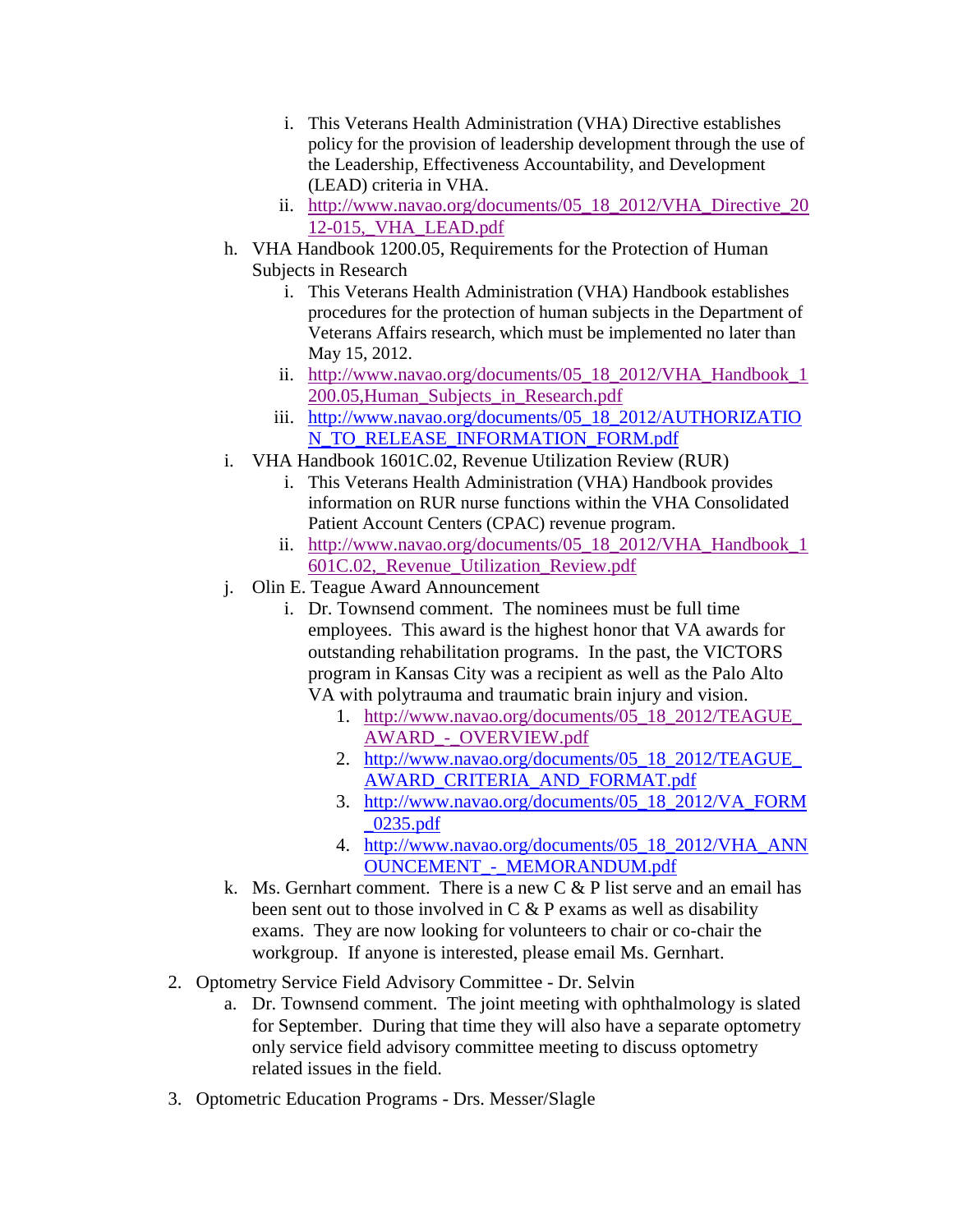- a. The Board of Directors of ASCO has announced the establishment of ORMatch, the new Optometry Residency Matching service which replaces ORMS. ASCO has entered into an agreement with the National Matching Services, Inc. (NMS) for the design and administration of the match. NMS implements sophisticated matching algorithms and software for the placement of many professions in the U.S. including residents in pharmacy, psychology, dentistry, and osteopathic medicine. The new ASCO steering committee, called ORMatch Committee, is comprised of three ASCO representatives, three Department of Veterans Affairs representatives, and a Chair.
	- i. [http://www.navao.org/documents/05\\_18\\_2012/ORMatch\\_Press\\_R](http://www.navao.org/documents/05_18_2012/ORMatch_Press_Release_Final_4_24_12.pdf) [elease\\_Final\\_4\\_24\\_12.pdf](http://www.navao.org/documents/05_18_2012/ORMatch_Press_Release_Final_4_24_12.pdf)
- b. We are considering a restructure of the field advisory committee's education subcommittee into 3 compartments: one for the development, sustainment and promotion of fellowships, another for residencies, and the third for student externships. We are soliciting a couple of names of volunteers who would like to be considered for the residency and student subcommittees. You may email me at scott.slagle@va.gov if you are interested in serving.
- c. Department of Veterans Affairs Certificates of Residency completion is available and can be ordered. The link is: <http://vaww.va.gov/oaa/certificates/>
- d. Dr. Townsend comment. He wanted to mention the Rural Health Training and Education Initiative. If you are at a remote site, they are looking in partnership with the office of academic affiliations and rural health to establish 3-5 sustainable programs at VHA healthcare sites for the education and training to provide care to veterans in rural areas. There needs to be more than one program available in order to be considered. The deadline is June 29, 2012 to complete the application and you will be notified by October.
	- i. [http://www.navao.org/documents/05\\_18\\_2012/Rural\\_Health\\_RFP](http://www.navao.org/documents/05_18_2012/Rural_Health_RFP_OAA_ORH_FY2013_4_18_2012.pdf) [\\_OAA\\_ORH\\_FY2013\\_4\\_18\\_2012.pdf](http://www.navao.org/documents/05_18_2012/Rural_Health_RFP_OAA_ORH_FY2013_4_18_2012.pdf)
	- ii. [http://www.navao.org/documents/05\\_18\\_2012/Annoucement\\_Lett](http://www.navao.org/documents/05_18_2012/Annoucement_Letter_RHTI_OAA_ORH_4_18_2012.pdf) [er\\_RHTI\\_OAA\\_ORH\\_4\\_18\\_2012.pdf](http://www.navao.org/documents/05_18_2012/Annoucement_Letter_RHTI_OAA_ORH_4_18_2012.pdf)
	- iii. [http://www.navao.org/documents/05\\_18\\_2012/Copy\\_of\\_FY2012\\_](http://www.navao.org/documents/05_18_2012/Copy_of_FY2012_Q1_ServSumByState.xlsx) [Q1\\_ServSumByState.xlsx](http://www.navao.org/documents/05_18_2012/Copy_of_FY2012_Q1_ServSumByState.xlsx)
- 4. Optometry Productivity Workgroup Drs. Bennett/Horn/Selvin
	- a. Dr. Horn comment. Reminder to everyone to make sure that your workgroup is being mapped correctly, including the residents, because productivity is now being looked at.
- 5. Electronic Medical Records/Information Technology Issues Dr. Ballinger
	- a. Dr. Ballinger comment. The new medical record system is under development and is based loosely on the current CPRS system. The process is complex and is tied into open source architecture. It will involve modules that are developed separately. It is currently in beta testing. It will be a year or greater before it is rolled out.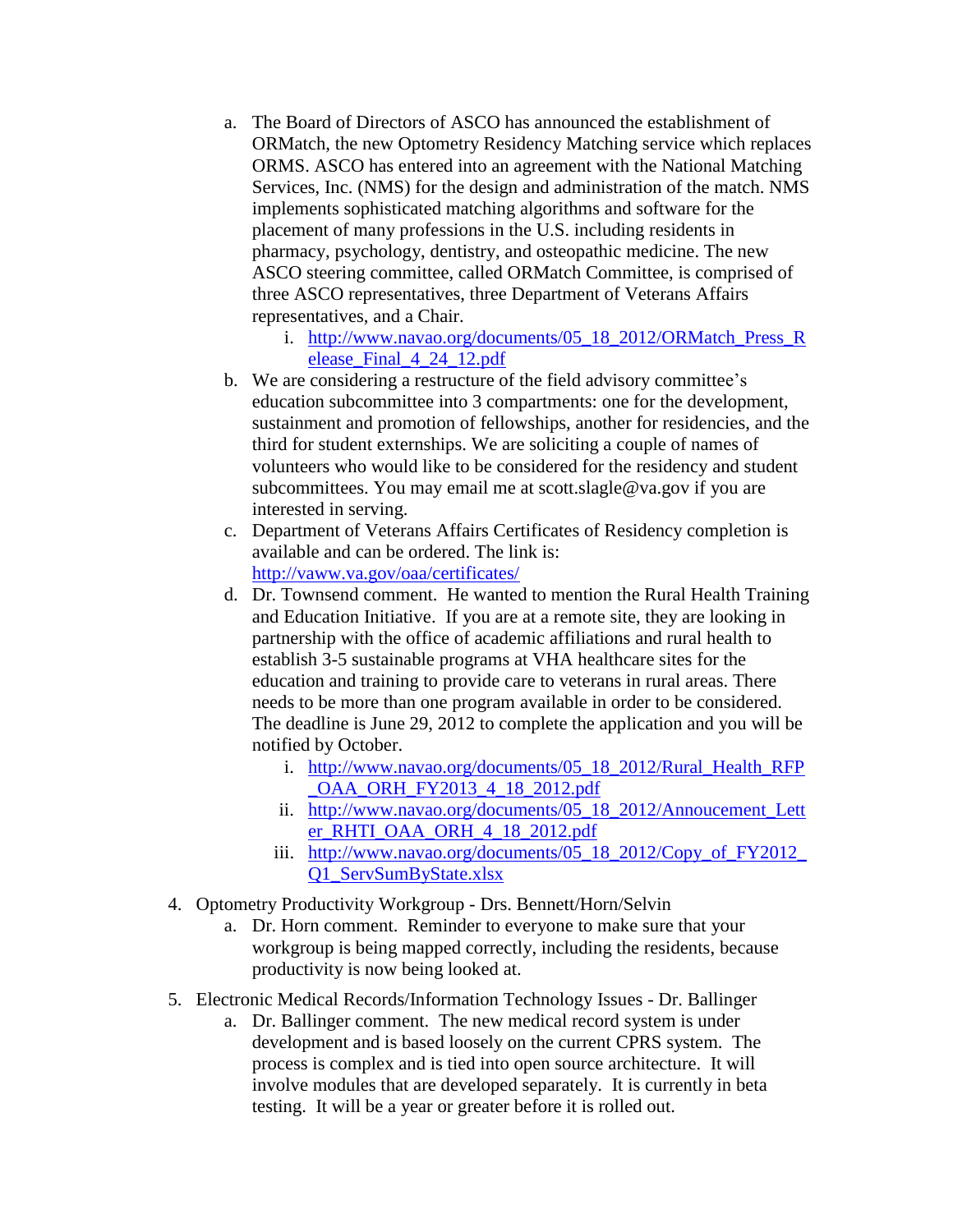- 6. Infection Control/Reusable Medical Equipment Reprocessing Drs. Horn/Mancil/White/O'Connor
	- a. Dr. Horn comment. They are working on putting together a portal site to have samples of SOPs for RME available. There are new contacts at central office to help move this process along.
- 7. Teleretinal Imaging Screening Program Drs. Cavallerano/Selvin
	- a. Dr. Townsend comment. There are now about 420 cameras with 170 imagers in the program, expanding dramatically within the CBOCs. They have done AMD pilot programs and they will be recommending this screening in the future.
- 8. DoD/VA Vision Center of Excellence & Eye Injury Registry Dr. Barker unavailable for comment.
- 9. TBI Vision Rehabilitation Dr. Eldred unavailable for comment.
- 10. Low Vision Rehabilitation Drs. Chan-O'Connell/Mancil unavailable for comment.
- 11. Optometry Quality Improvement Dr. Norden unavailable for comment.
- 12. VA Systems Redesign/Wait Times Drs. Boyer/Horn a. Dr. Horn comment. Nothing new to report.
- 13. VA Optometric Research & Development Dr. Mancil unavailable for comment.

<http://vaww1.va.gov/OPTOMETRY/research.asp>

- 14. VHA Optometry Service Websites Drs. Hamilton/G. Singh a. Dr. Singh comment. Nothing new to report.
- 15. VA Optometry Service Directory Drs. Egusa/Lim/Pewitt
	- a. Dr. Pewitt comment. Please send the committee updates in changes in student or residency directories.
- 16. VA Residency Trained Optometrist Directory Dr. Wang
	- a. Dr. Wang comment. There are about 1500 residents in the database. Just this year NAVAO approved that current residents can get a free membership for their residency year and this can be found on the NAVAO website.
- 17. AFOS Report Drs. Hunter/Wasik
	- a. Dr. Townsend comment. For members, please lock in your government rate rooms for the conference in Phoenix, AZ for the AAO meeting.
- 18. NAVAO Report Drs. Kawasaki/Storer
	- a. Dr. Kawasaki comment. NAVAO is conducting an online member survey regarding important aspects of our organization. Your feedback is important. An email has been sent to members with the link to take the survey. It is also posted to the News page in the members area of our website. Please take a few minutes to complete this short survey and share your thoughts about NAVAO with us.